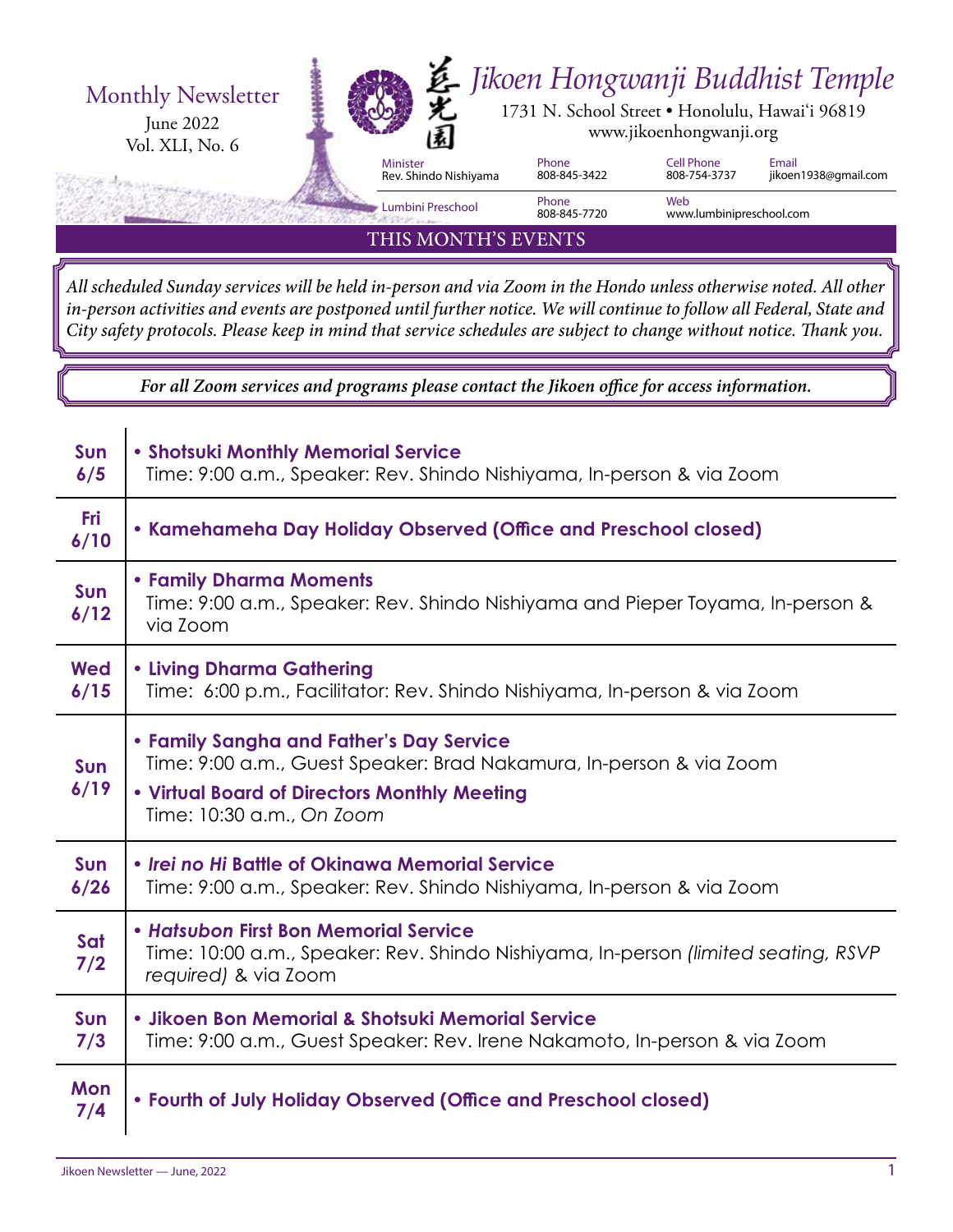#### MINISTER'S MESSAGE *Rev. Shindo Nishiyama*

Dear Jikoen Members and Friends,

It's been over two years since the Pandemic began. During that time, Jikoen has been closed for Sangha Family Services, Dharma School Programs, Jikoen Buddhist Women's Association activities, and other significant activities, including our New Year's Party, BBQ Chicken Sales, Annual Bazaar, Keirokai gatherings, and Bon Dances. We couldn't meet, talk, and enjoy our fellow Jikoen members during these past two years. But now, we have reopened for weekly in-person Sangha Family Services, and we are slowly restarting other activities.

Our weekly in-person services are also shared on Zoom for those who are unable to come to the temple and those who find it more comfortable to join the service from their homes. It is clear that the traditional way of offering Jikoen's services needs to change to meet today's conditions if we are to continue sharing the Buddha Dharma with everyone.

We are still not sure about the changing Covid-19 situation, so we need to be ready to adjust our lives to deal with whatever happens in our community and the world. Please continue to take care of yourself and your family and be safe! Remember that Amida Buddha's Wisdom and Compassion are always with you in the name, *Namoamidabutsu*. Email or call me if you need help from our Jikoen family!

Finally, I would like to extend my sincere appreciation to Temple President **Doris Oshiro**, and former JBWA President **June Nakamasu**, for their hard work in the Jikoen office every day. My heartfelt thanks to BWA President **Dorene Toma** and her husband, **Jimmy Toma**, to the Dharma School staff, **JoAnn and Ai**, to our volunteers who clean the yard, **Earl & Esther Kita** for maintaining the social hall and temple, to BWA members who come every week to clean the altar, to **Wayne** for his knowledge and skills for financial matters, to all Board members who work hard to keep Jikoen operating, to **Sandy Toma** for coordinating the services, **Norman** for editing our monthly newsletter, to **John Toguchi** for arranging for temple renovations, especially for our newly installed lift, to **Pieper** who helps edit my minister's messages and provides me a wide range of advice, and to all Lumbini Preschool staff for their dedication to our community throughout the pandemic conditions. Of course, to everyone else, thank you for the many ways you support our Jikoen Ohana! !

I am very fortunate to be your Jikoen minister for all these years. I am what I am because of all your kindness and understanding. I promise to continue providing compassionate care to all and work with you to preserve Jikoen's legacy for present and future generations. *Namoamidabutsu*.

> *Gassho,*  Reverend Shindo Nishiyama

*My Life Story (Part 4)*

*(continued from the May, 2022 newsletter)*

One of the first people I met from Jikoen was Dr. Albert Miyasato. He was a unique, dynamic, and joyful Shin Buddhist. I liked his good ideas for supporting and improving Hongwanji. He used to say to me, "Sensei, I am so lucky to encounter Buddhism. It teaches me to live my life in joy and gratitude. Buddhism helps me to understand why I was born." We will never forget his dedication to our Hongwanji, especially the Hongwanji Mission School and other educational programs. One of his most outstanding achievements was to help establish the Pacific Buddhist Academy with the late Bishop Yosemori, Fred Nonaka, and Pieper Toyama.

After a year assigned to Hawaii Betsuin and completing the New Minister's Orientation Program in Honolulu, I was posted to Waimea Hongwanji on Kauai on July 1, 1992, by the late Bishop Tom Nakanishi. A week before their Bon Dance and two months before Hurricane Iniki hit.

When we arrived at the Lihue Airport, the late Muggsy Morikawa (Nisei veteran of the 100th Infantry Battalion) came to pick us up in his Honda Civic. I had expected temple leaders and BWA members to welcome us with leis, but Mr. Morikawa had come by himself. We had at least four or five suitcases and boxes with all our belongings. His Honda Civic was too small. I apologized, but I also reminded him that HQ had informed Waimea temple leaders that we were bringing several suitcases and boxes. He looked at our luggage and said, "Sensei, you bring too much from Honolulu! We only need simple clothes, a little money, and food to live. No good to have too many things!"

Suzie and I were a little uncomfortable with his comments instead of words of welcome. However, I later understood what he was trying to tell us. "SHOYOKUCHISOKU"

*(continued on page 3)*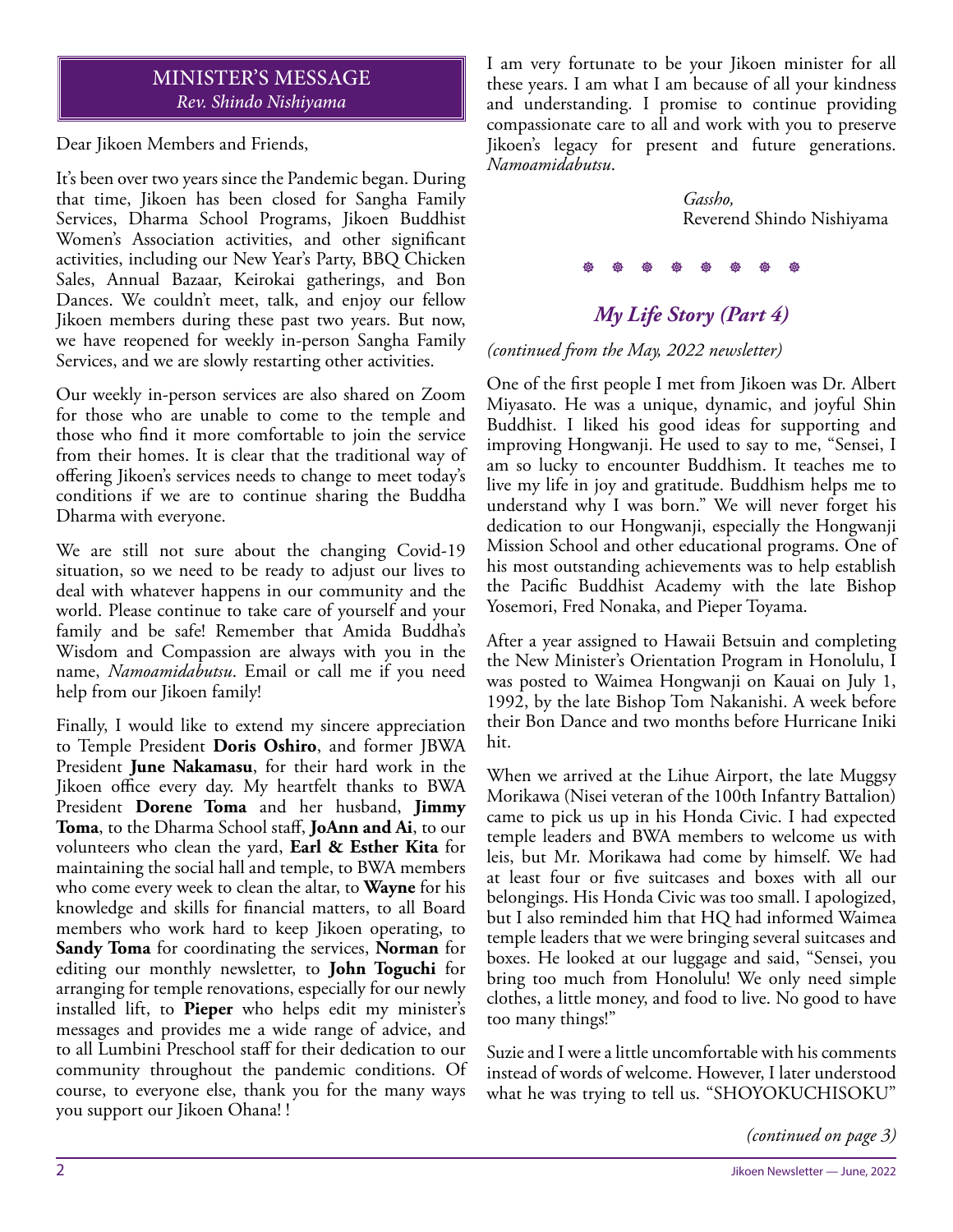#### *(continued from page 2)*

means to live with "fewer desires and more appreciation for what we have." He followed his advice to live simply because he came to see us at the airport with rubber slippers, wearing an Aloha Airlines t-shirt with a few puka. He was unique and casual, but he held a deep and heartfelt love for the Hongwanji and his temple.

Our busy new life in Waimea began with Bon Dance preparations. Suzie and I quickly settled down to life in Waimea. We met many people through the Bon Dance who welcomed us as the new minister and his wife from Japan. The late Norman Takashiba, the late Henry and Michiko Tanaka, the Murakami family, the Kakuda family, the Morikawa family, the Date family, the Taniguchi family, the Miyamotos, the Ishihara family, the Kobashigawa family, and many other Waimea Hongwanji members were so kind and welcoming. We received support and love from everyone to start our new life in Waimea.

However, our greatest challenge came in two short months, on September 5, 1992. We heard the emergency siren in the early morning, but we didn't know what was happening. We didn't have a TV yet since we moved to Waimea. The late Mr. Takashiba called me, "Sensei, you have to evacuate to Waimea High School! A big hurricane will hit Kauai soon!" Police officers came and warned us to evacuate. However, I told my wife, "No worry! A hurricane is like a typhoon in Japan. I have had many experiences with typhoons because my hometown Kyushu is in a typhoon path! Suzie, don't be afraid and relax! Don't worry, be happy!"

However, I was wrong! Hurricane Iniki was a Super Typhoon (with 145-160 mph winds) that destroyed Waimea Hongwanji's two social halls and the minister's residence. All the utility poles were blown down and blocked the main roads. Suzie and I evacuated to the main temple hall and found shelter behind the temple organ on the alter. I will never forget the sounds of crashing debris blown about by powerful winds. Iniki hit around 6:00 AM and continued to around 2:00 PM. During those horrible eight hours, Iniki destroyed over 14,000 homes and many hotels. The winds and debris damaged cars, blew down utility poles, and destroyed public facilities. The minister's residence sustained major wind and rain damage. After Iniki passed through, about 50 neighbors came to the temple to stay with us for a couple of weeks. There were babies and small children. We spent the days and nights without electricity, water, and hot meals. Also, we did not have enough clothes and blankets. We wore

# *Living Dharma Study Gathering*



Please mark you calendars for the next sessions at *6:00 p.m. – 7:00 p.m. on:*

> *Wednesday, June 15, 2022 & Wednesday, July 20, 2022*

You will need to download the Zoom App or access from a web browser. Please RSVP to get the login information by calling the office at 808-845-3422 or emailing jikoen.info@ gmail.com

the same clothes for a whole week because there was no water to do laundry. Some people were washing their clothes at the Waimea riverside. We also had to dig several holes for bathroom use.

On the following day, in the early morning, I checked Waimea Town. There were National Guard soldiers standing in front of banks, stores, and the post office, guarding against looters. Suzie and I were shocked by the massive changes after Iniki hit. I still remember clearly that the Waimea Canyon mountainside lost all of its green colors. I could see only the red clay that exposed the mountain surface.

The next day, the late Mr. Takashiba came to see us. He said all fallen utility poles had been moved to the roadside by local volunteers in Hanapepe and Waimea. The roads were open for rescue trucks from the National Guard, Red Cross, and U.S. Military.

We were still new in Waimea, so we didn't know what to do to. But with temple members' and neighbors' kindness and help, Suzie and I survived. We put a tent up in the Japanese garden next to the temple, and Suzie and I lived there with homeless neighbors living in the main temple throughout September. Later we moved to an empty house in Kekaha that belonged to a Waimea temple member.

Two weeks after Iniki hit, the late Bishop Nakanishi flew to Kauai to visit all five temples on Kauai. He was chosen as one of the religious leaders to be a part of a select rescue team formed by the Hawaii State government. Nakanishi

*(continued on page 4)*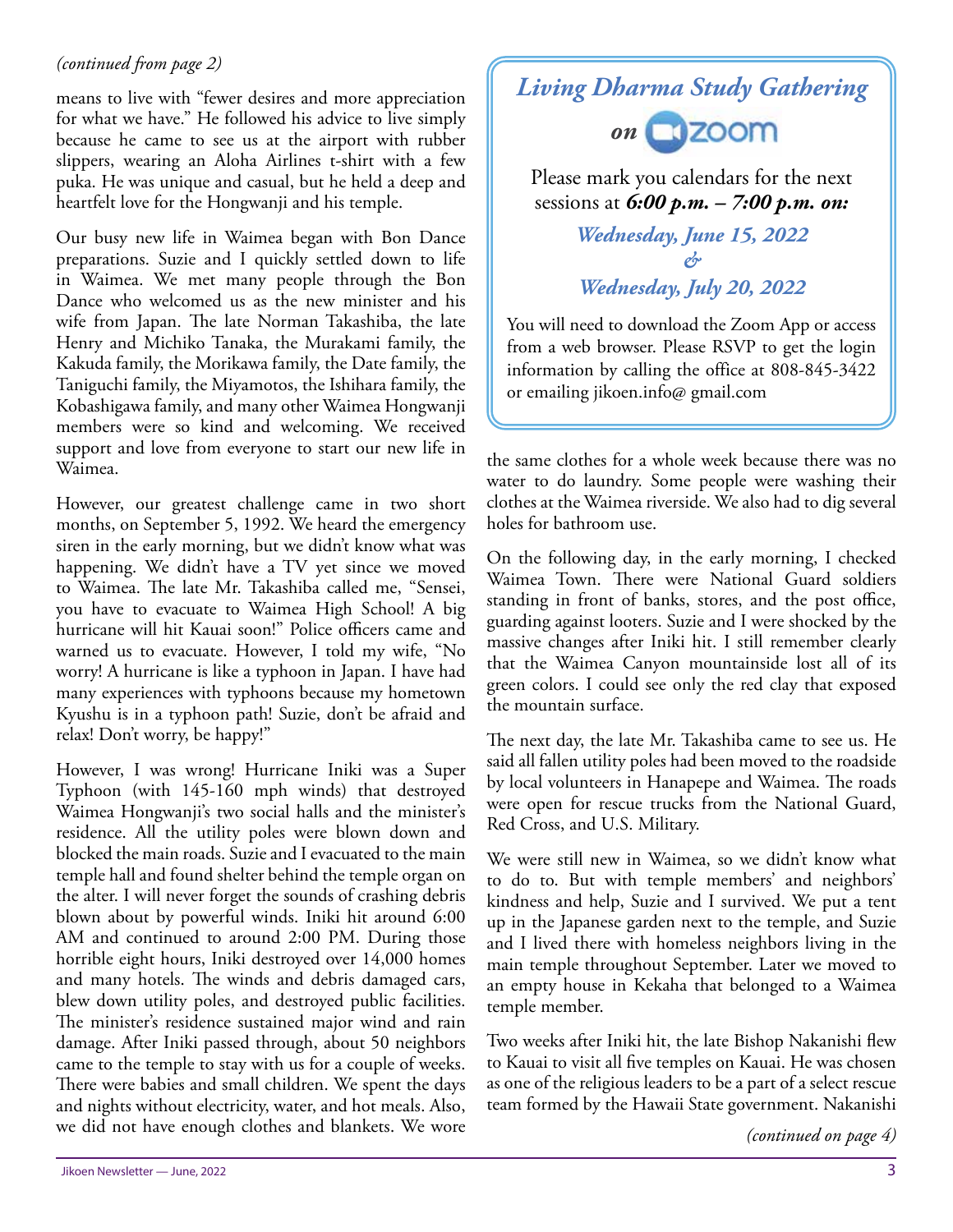#### *(continued from page 3)*

Sensei came to see us after visiting all the other temples. He brought a Suehiro shoyu chicken bento for his lunch, but we ate most of it since we had no cooked meals for over two weeks. Since we ate his Suehiro (presently Gyotaku) Bento, we offered him our military rations. I want to say "Sumimasen" to Rev. Nakanishi for eating his bento!

Our new life on Kauai began with this most challenging experience. It was tough. However, we learned so many things, especially how to survive a serious natural disaster. From this experience, I learned what I must do as a minister for temple members and friends in case of a community emergency. It is very important for our temples to open their halls to support our community in an emergency. Jikoen has contracted with the American Red Cross since 2006 to serve as a designated emergency shelter. I am so proud that Jikoen is ready and willing to open its doors to help our community.

After seven years on Kauai, serving the Waimea, Hanapepe, and Koloa temples, I was reassigned to Bishop Yosemori's office in 1999. I moved to Honolulu with our two children, Shanna and Skyler, and a little cat that had lost its mother during Hurricane Iniki. I was so excited to work at HQ under the guidance of Bishop Yosemori.

*(To be continued...)*

#### TEMPLE NEWS

#### *Jikoen Hatsubon Service*

Hatsubon is the first Bon memorial observance for those who passed away since June 2021. This service will be held on Saturday, July 2, 2022 from 10:00 a.m. As of May 21, 2022, the following Dharma friends will be memorialized:

Kikue Higa (97) ~ February 10, 2020 Tokucho Ige (100) ~ June 2, 2020 Sadako Tokuda (94) ~ June 7, 2021 Randal Sadao Kobashikawa (63) ~ June 18, 2021 Nancy Hideko Oshiro (86) ~ June 26, 2021 Kimiye Oshiro (95) ~ July 2, 2021 Steve Sadaaki Higa (97) ~ July 3, 2021 Loren Masami Hieda (65) ~ July 16, 2021 Clara Kikuye Irei (95) ~ July 19, 2021 Nora Osue Tamanaha (93) ~ August 18, 2021 Dave Yoshiaki Kaneshiro (73) ~ August 31, 2021 Akiko Kiyota (94) ~ September 4, 2021



# **WHITE WAY RADIO**

Moiliili Hongwanji's Weekly Dharma Message

 **Saturdays at 7:45 am – 8:00 am on KZOO AM1210**

 Weekly messages go to www.moiliilihongwanji.org

#### **June 2022**

- **04 Dr. George Tanabe**
- **11 Rev. Shawn Yagi**
- **18 Rev. David Fujimoto**
- **25 Rev. Mariko Nishiyama**
- $\overline{\prime}$  Japanese-language Dharma talks Saturdays on KZOO AM1210 on Saturdays 7:30 am – 7:45 am; ondemand dharma talks in Japanese
- $\sqrt{\phantom{a}}$  Dharma talks in Japanese are produced by Hawaii Betsuin and are archived on their website
- $\sqrt{\ }$  Your donation to Moiliili Hongwanji will be greatly appreciated to help support the White Way Radio broadcasts.

Happy Mitsuo Toyama (98) ~ September 5, 2021 Tomoyoshi Higa (94) ~ September 9, 2021 Lily Yoshiko Horio (91) ~ October 17, 2021 Richard Toji Jakahi (84) ~ October 27, 2021 Shigeru Yamaguchi (94) ~ December 14, 2021 Aileen Sana Miyahira (69) ~ December 19, 2021 Janet Tsuruko Yoon (93) ~ December 28, 2021 Sueko "Sue" Okuhara (95) ~ January 09, 2022 Stuart Shoji Oshiro (63) ~ January 18, 2022 Haruyo Yoshii (95) ~ January 26, 2022 Milton Kunio Kikuchi (65) ~ February 10, 2022 Aeja "Aiko" Chan (65) ~ March 19, 2022 Sumi Kaneshiro (91) ~ March 4, 2022 Frances Tomi Uehara (89) ~ March 22, 2022 Chosei Maekawa (92) ~ April 11, 2022 Lillian Yukie Oshiro (81) ~ April 14, 2022

Please contact the Jikoen office for further details and information for this service or to schedule your own family service. *Seating is limited and RSVP is required*.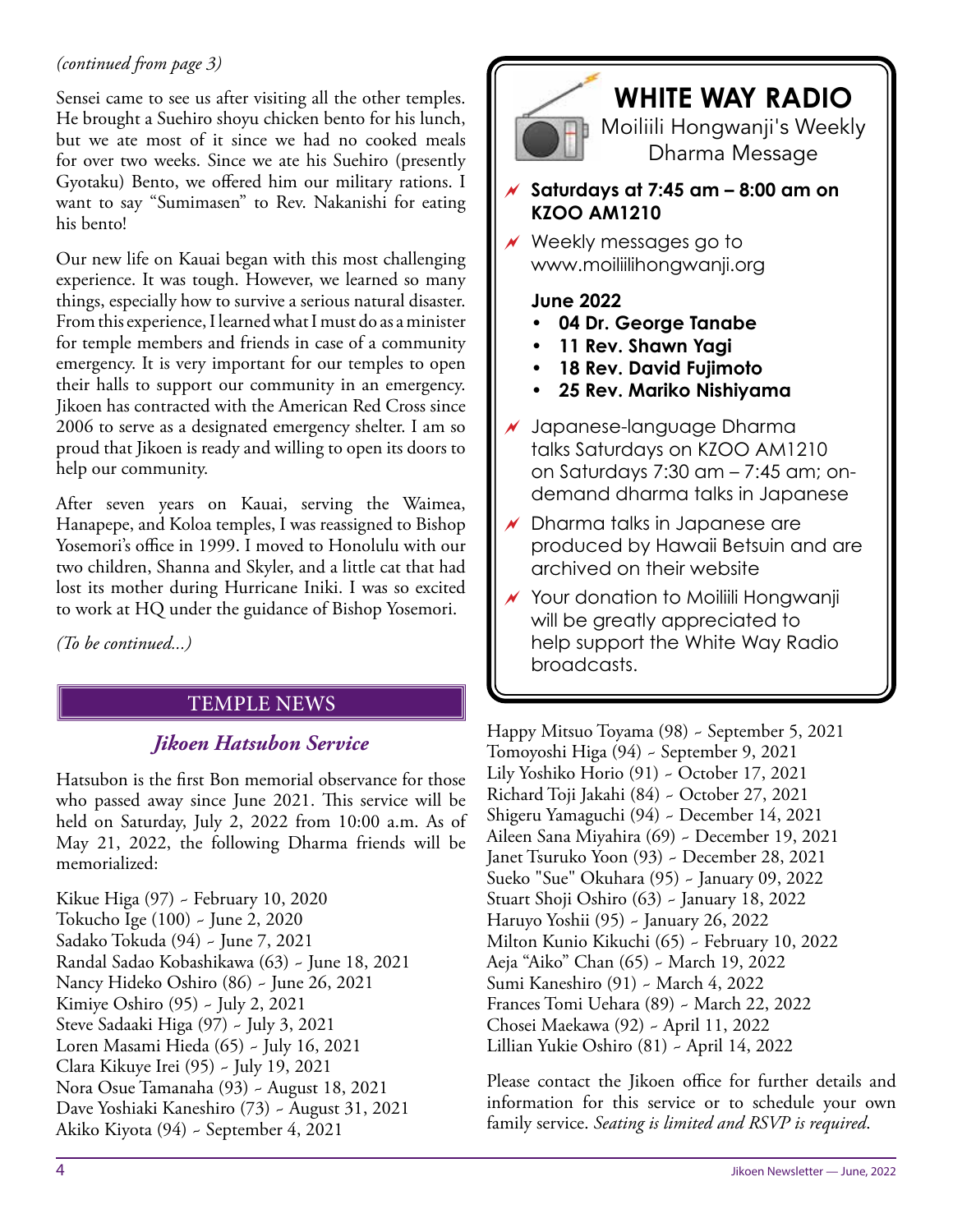

### *Jōdo Shinshū and the Making of American Buddhism Is Shin Buddhism the foundation of American Buddhism?*



**Dr. Scott Mitchell**, author of *Mid-Century Modern Buddhism*, examines Buddhism in the United States before, during, and after World War II, when Nisei Jodo Shinshu Buddhists reacted to the trauma of racial and religious discrimination by laying claim to an American identity inclusive of their religious identity. In the pages of temple-supported magazines, such as the *Berkeley Bussei*, Nisei argued that Buddhism was both what made them good Americans but also what they had to contribute to America, a rational and scientific religion of peace.



**Dr. Mitchell** is the current Dean of the Institute of Buddhist Studies. He is a scholar of Buddhism in the West, Pure Land Buddhism, and Buddhist Modernism. He has taught classes on "American Buddhism" and "Buddhism and Popular Culture" for the past fifteen years.

## **June 20-24, 2022 6 p.m. – 8 p.m.** *CLASS SCHEDULE*

(Times are Hawaii Standard Time) *Monday, June 20, 2022*

6-8 pm Opening Service and Lecture: "The Buddhist Movement in America" *Tuesday, June 21, 2022* 6-8 pm Lecture: "Buddhist Modernism, Shin Modernism" *Wednesday, June 22, 2022* 6-8 pm Lecture: "The Nisei Problem" *Thursday, June 23, 2022* 6-8 pm Lecture: "Transpacific Buddhist Crossing" *Friday, June 24, 2022* 6-8 pm Closing Service and Lecture: "The Foundations of American Buddhism"

#### **Free Registration Required** (in-person space limited)

Use this link: http://bit.ly/bscsummersession2022

Or contact the BSC Office at (808) 973-6555

For more information, select this link: https://bschawaii.org, or contact the Buddhist Study Center **Suggested tax-deductible donation, 5 sessions \$50, single sessions \$10. Checks made out to HHMH.**

Direct questions to: **Buddhist Study Center, 1436 University Avenue, Honolulu, HI 96822 Phone: (808) 973-6555, fax: (808)973-6551, e-mail: bscassist@honpahi.org**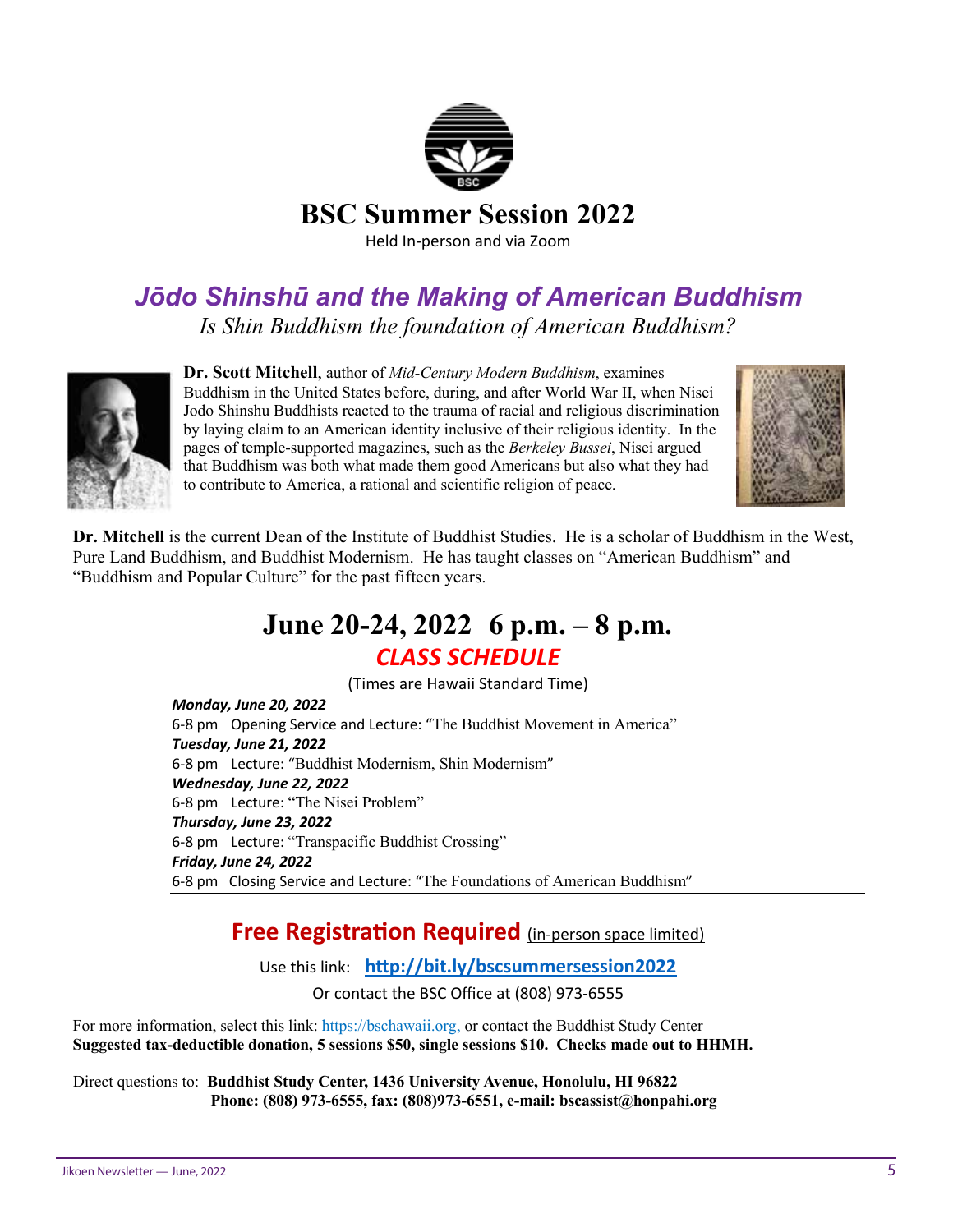

#### HILITES FROM HQ NEWS UPDATES *(May, 2022)*

#### *PBA Baccalaureate 2022*

PBA's Baccalaureate Service was held on Thursday, May 5 at Honpa Hongwanji Hawaii Betsuin, and the Commencement Ceremony was held on Friday, May 6 at Waikiki Shell. 26 students graduated. Please visit PBA's Website and social media for further information.

- *Website: https://www.pacificbuddhistacademy.org/*
- *Facebook: https://www.facebook.com/ PacificBuddhistAcademy*
- *Instagram: https://www.instagram.com/ pacificbuddhistacademy/*

#### *"Congratulations, Graduates!"*  Bishop Eric Matsumoto

The greeting "Glad to see you!" held more meaning than ever this year as Pacific Buddhist Academy's Commencement Exercise was, once again after 2 years, held in person. As is the tradition, on the Thursday evening before Commencement, a special Baccalaureate Service sponsored by the Honpa Hongwanji Mission of Hawaii officiated by Bishop Eric Matsumoto, planned by Executive Assistant to the Bishop Rev. Daido Baba and Ms. Liane Viloria of PBA was held at the Honpa Hongwanji Hawaii Betsuin with Temple's Ministers and Family & Friends of the Graduates present. At the Service, each Graduate was presented with a special PBA montoshikisho in "recognition of their engagement with the Dharma, or Buddhist Teachings, during their studies at PBA." Also, participating was Mr. Josh Morse, PBA's Head of Schools, and Ms. Teddi Yagi, Vice Principal of Hongwanji Mission School who presented an award. Dr. Warren Tamamoto, State President of Honpa Hongwanji Mission of Hawaii shared a congratulatory message on behalf of Hawaii Kyodan. A Congratulatory Message from the Administrative Head of the Jodo Shinshu Hongwanji World-wide Denomination Governor General Chiko Iwagami was read by Executive Assistant to the Bishop and PBA Chaplain Rev. Daido Baba.

Then, on Friday, May 6, 2022, the Commencement Exercise honoring the 26 Graduates of PBA's Class of 2022 was held at the famous Waikiki Shell. The sharing of an individualized personal message crafted by the Head of Schools to each Graduate and the Graduates presenting kukui nut lei to their family members before the crowd of well-wishers as an expression of their gratitude for the love and support they received are two of the unique highlights of PBA's Graduation every year.

#### *The following Aspiration was given by Bishop Eric Matsumoto at Commencement:*

Today, under a Hawaiian sky, as we gather for this Commencement Exercise for Pacific Buddhist Academy's Class of 2022 at the Waikiki Shell, in the presence of All-Inclusive Wisdom and All-Embracing Compassion, Amida Buddha, let us reflect and aspire.

The Buddha's compassion is often likened to the sun or rain. Just as life sustaining rain without prejudice falls equally upon on all and the sun casts its light on all without discrimination, so does Buddha's wisdom and compassion shine upon all. It guides and nurtures us to truly understand Universal Reality and encourages us to do what is right and proper or "pono" as we would say in Hawaii. Also, I share with you the Historic Buddha's exhortation to the monks and nuns of his time. The Buddha said "Go forth for the good of the many, for the happiness of the many, out of compassion for the world, for the welfare, the good and the happiness of gods and people."

At Honpa Hongwanji Mission of Hawaii and PBA, we hope that our Graduates have learned not only the academic knowledge and skills necessary to pursue their dreams and careers, but that they have also gained some insight and perspectives into truths like interdependence which gives rise to virtues like mutual respect and appreciation, and fosters being a caring presence with courage, humility, equanimity and equality, non-discrimination and nonjudgement aspiring for peace and harmony throughout the world. May All-Inclusive Wisdom and All-Embracing Compassion continually guide them throughout their life so they may exemplify the ideal way of living which is "Simultaneously benefiting both self and others."

Today, as we extend our congratulations to our Graduates and their Families, let us express our acknowledgment and gratitude to all others, not limited to our human relations, for the part they played in our lives and embrace the aspiration for the happiness and well-being of one and all.

*(continued on page 7)*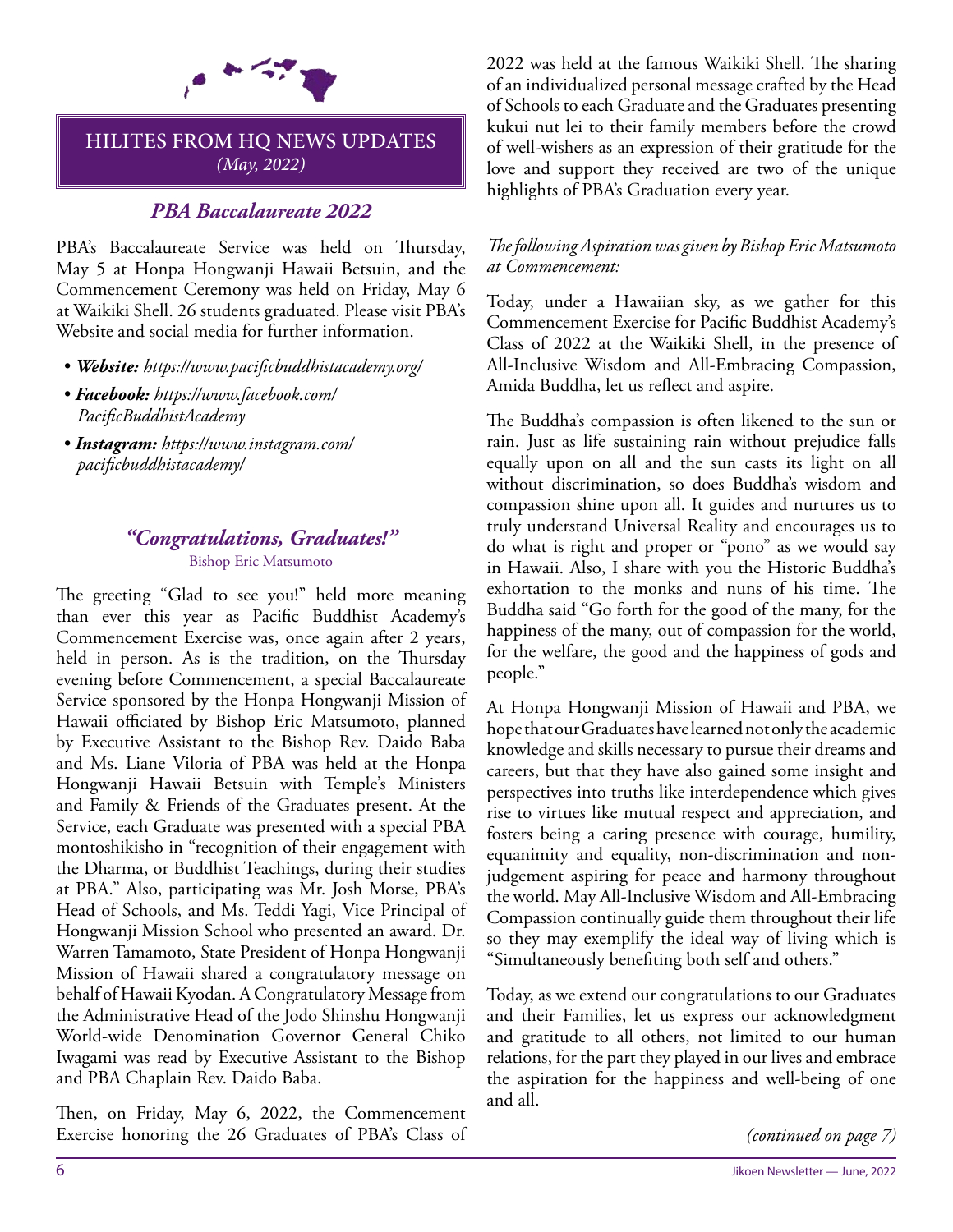#### *(continued from page 6)*

To conclude this Aspiration, please join me in gassho/ anjali, a gesture of reverence and respect in Buddhism, to recite Amida Buddha's Honored Name in awareness, joy and gratitude of Great Wisdom and Compassion.

Namo Amida Butsu, Namo Amida Butsu. Namo Amida Butsu/Entrusting in All-Inclusive Wisdom and All-Embracing Compassion.

#### *Message from the Governor General of Jodo Shinshu Hongwanji-ha Bishop Chiko Iwagami for 2022 PBA Baccalaureate*

First, congratulations to this year's graduates!

As we share this moment, you may be looking back on the many memories of your time spent here at PBA.

Graduation marks the end of one of many chapters in one's lifetime, and at the same time, it is also the starting point as you embark on a new goal. As you set off from Pacific Buddhist Academy, you will carry the memories of your days here at PBA together with your hopes and dreams in the next phase of your life.

In response to the Novel Coronavirus pandemic these past two years, in-person learning, as well as extracurricular activities and events have been limited. As a result, your senior year of high school may not have gone as you had hoped, and many may have found this very disappointing. But perhaps, these unprecedented circumstances gave us an opportunity to stop and carefully think about our lifestyle and future that we had been taking for granted.

Bulletin boards at schools are often used for making announcements and sometimes displays a motto or slogan. Buddhist temples also have this kind of bulletin board on which inspirational words or a short phrase filled with Buddhist wisdom are shared. Maybe you have seen one of these. A few years ago, a Japan-based Buddhist organization called Bukkyo Dendo Kyokai held a contest of inspirational phrases shared by Buddhist temples through their bulletin boards. This contest, which is called "Let it Shine! Temple Bulletin Board Project" has been gaining attention in Japan. The Grand Prize winner for 2020, which was selected from a total of 1,677 entries, was a remark made by a salesperson of a drugstore in Kanagawa prefecture, which was displayed at a temple in Kumamoto prefecture. It read, "The thing that scared me the most was not COVID, but humans."

We were faced with many challenges when the first state of emergency was declared in Japan in April 2020. The media reported that a healthy person with no underlying health conditions had died of COVID-19 within a couple of days. People were panic buying face masks and hand sanitizers. Customers were lashing out at store employees because of the empty shelves. Some were even engaging in the reselling of medical masks and price gouging. In learning that we become infected through contact with others, we have become suspicious of people around us. Sadly, this has led to stigma and discrimination against frontline medical workers and COVID-19 patients. Everyone is scared in the same way, but the feeling of fear has driven us into an egocentric shell. The phrase, "the most terrifying are humans," is a description of the reality of us humans, which was revealed in the circumstance of the pandemic.

The phrase that took second place in the contest that year was one that was displayed on the bulletin board of Tsukiji Hongwanji in Tokyo, a Jodo Shinshu Hongwanjiha branch temple. The phrase is, "Even if you hurt me, I would not hurt you back. This is Buddhism."

In fact, Sakyamuni Buddha taught us that if you take revenge on someone, in turn, that person will take revenge on you, and so in this way, the hatred would never end. You may feel you have the upper hand when you take revenge on someone whom you hate, but it only puts that person in the same position as you were in and that individual would plot vengeance against you. Thus, hatred between the two of you would never diminish.

The only way out of this sad circle of hate is through sharing feelings with each other. Let us try to rid ourselves of our own egoistic mind and feel the joy and sorrow of others.

Just as no one could have ever predicted this pandemic, what awaits us in the future is also unknown. There may be happy occasions, as well as some sad ones too. Please continue learning more about Buddhism, which is the spiritual legacy of this school's foundation, and Buddhism will surely provide you with the guidance you need whenever you are feeling lost in your own fear or hatred.

Our lives are all interrelated and interconnected. It is important that we keep in mind this feeling of gratitude for one another, as we continue to practice the spirit of placing our hands in gassho, and make every effort to respect and uphold the dignity of all life. In today's

*(continued on page 8)*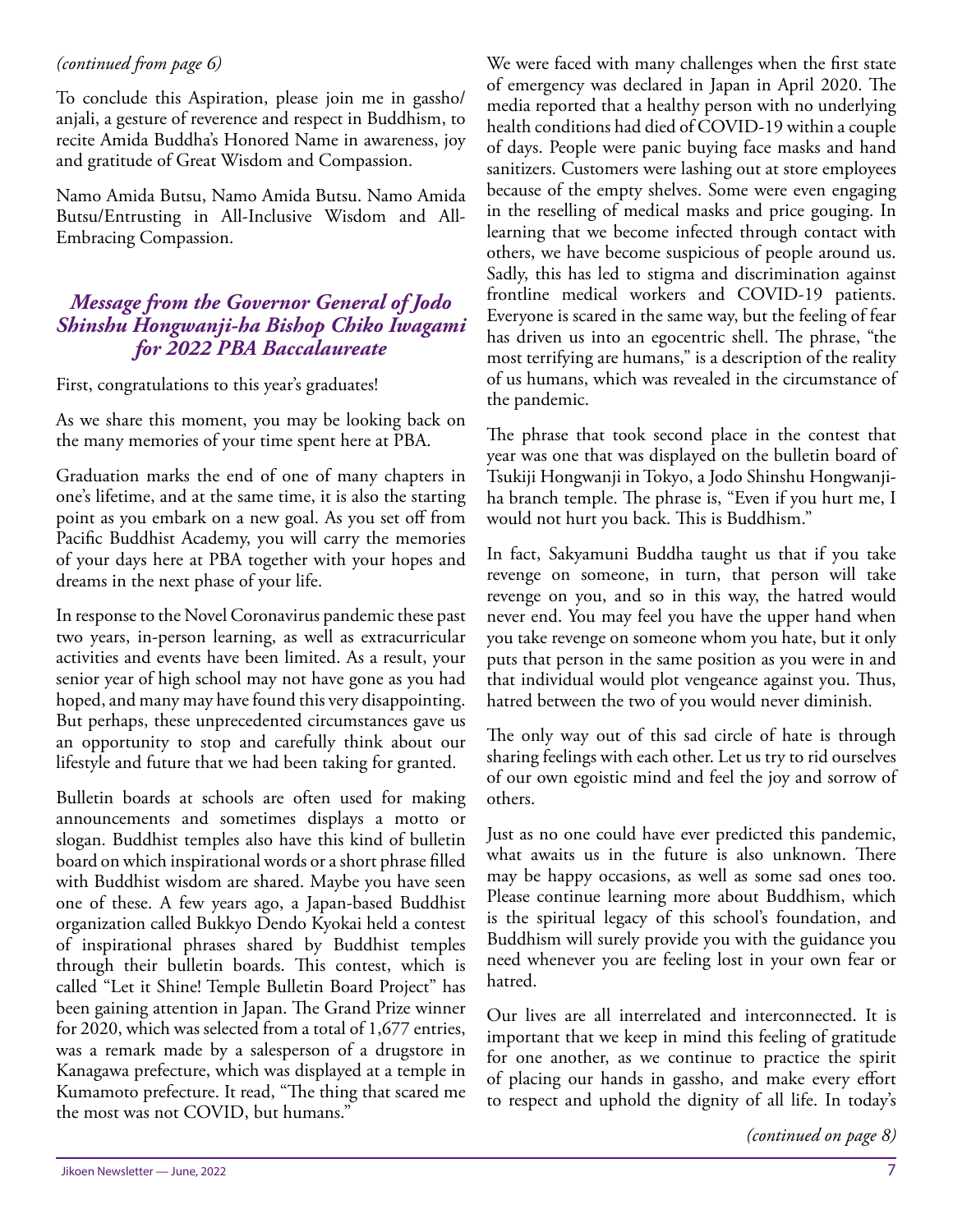#### *(continued from page 7)*

world, we are too often only concerned with the results. Although you may endeavor, it may not always pay off. However, try to not feel distressed in such situations, and try not to boast when your efforts are rewarded. All you need to do is just continue in your efforts. When this naturally comes to you, you are then a truly respectful and beautiful human.

It is my hope that you will face things you encounter with a feeling of gratitude that "thanks to you, I am enabled to dedicate myself to this." Then, I am confident that a bright future will await you.

In closing, I would like to extend my congratulations once again. Thank you.

> *May 5, 2022 Governor General Iwagami, Chiko Jodo Shinshu Hongwanji-ha*

#### *Condolences*

**Reverend Sandra Sanae Hiramatsu**, a former Kaikyoshi minister of the Honpa Hongwanji Mission of Hawaii. Rev. Hiramatsu passed away on Friday, February 18, 2022, at Pali Momi Hospital in Aiea, HI, at the age of 71. Her memorial service was held as a private service by her family.

Rev. Hiramatsu became a Kaikyoshi minister in March, 1982 and served at Honpa Hongwanji Hawaii Betsuin, Headquarters (as Youth Activities Specialist) and Kailua Hongwanji Mission before resigning in 1995.

#### *63rd Annual Honpa Hongwanji State Ministers' Association Seminar*

The 63rd Annual Honpa Hongwanji State Ministers' Association Seminar will be held on June 7-9, 2022 via Zoom hosted by Hawaii District Ministers' Association. The theme of the seminar is "Immeasurable Life" and the lecture title is "Shinran's wisdom for a broken world." The keynote speaker will be Rev. John Paraskevopoulos, member of the Hongwanji Buddhist Mission of Australia. He has actively sought to spread the teachings to Western audiences through his books, articles and lectures. He is the editor of Muryōko, an online journal of Shin Buddhism, and is active in the academic arena as well as in giving pastoral support to people as a minister.

#### *65th Jr. YBA State Convention*

The Hawaii Federation of Junior Young Buddhist Associations will be holding its 65th Jr. YBA State Convention on June 17-19, 2022 at the Honpa Hongwanji Hilo Betsuin and Hilo Hawaiian Hotel hosted by the United Jr. YBA of Hawaii. The theme of this year's convention is "AMIDA, I choose you!"

#### *BSC Summer Session*

*"Jōdo Shinshū and the Making of American Buddhism: Is Shin Buddhism the foundation of American Buddhism?"*

The Buddhist Study Center will offer its 48th Annual Summer Study Session as a free in-person and online class series on June 20-24, 2022 from 6:00 p.m. to 8:00 p.m. (HST) featuring the noted scholar, Dr. Scott Mitchell. *See full details on page 5.*

The study class series livestream will be available online through a link available at the Buddhist Study Center website, http://bschawaii.org. Pre-registration is required and the lectures are free and open to the public. Due to concerns with COVID-19, we are limiting the amount of in-person attendees to 30 people. Donations to the Buddhist Study Center are gratefully accepted in the spirit in which they are given. Detailed information and the full syllabus are available at http://bschawaii.org. For more information, please call the Buddhist Study Center at (808) 973-6555.

#### *Satellite Seminars on Neighbor Islands:*

6/25 Kauai

• Online Lecture: 10 AM – 12 PM

#### 6/26 Maui

- Wailuku Hongwanji Sunday Service (Guest Speaker): 9 AM
- Lecture at Wailuku Hongwanji: 10:30 AM 12 PM

#### 6/26 Big Island

• Lecture at Kona Hongwanji: 5 PM

#### 6/27 Big Island

- Talk Story at Naalehu Hongwanji: 9 AM
- Lecture at Puna Hongwanji: 2 PM

#### 6/28 Oahu

• Lecture at Pearl City Hongwanji: 7 PM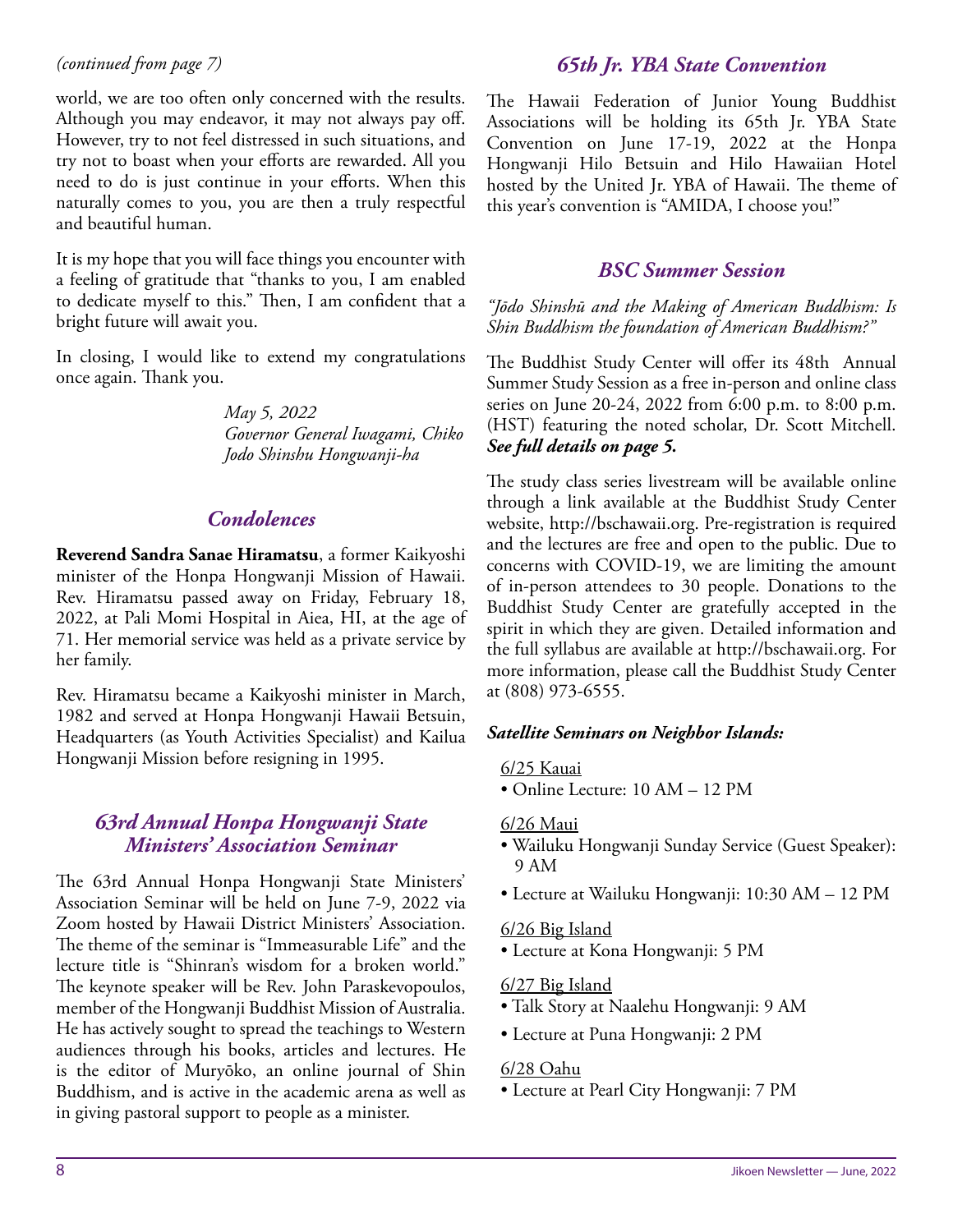# $\prod$ Bon Dance **Practices**

**Jikoen Social Hall Friday Evenings 7:00pm – 9:00pm**

*Beginners and novices of all ages welcome!*

- June 3
- June 10
- June 17 NO PRACTICE
- June 24
- July 1
- July 8
- July 15 NO PRACTICE
- July 22
- July 29
- August 5
- August 12
- August 19 NO PRACTICE
- August 25

*Dates and times may be subject*  to change. Confirm by email to: *info@youngokinawans.org.*

#### SHOTSUKI JOYOUS MONTHLY MEMORIAL SERVICE

*Shotsuki Monthly Service* is a time to remember our loved ones and a time to express gratitude in Gassho. This memorial service is held on the first Sunday of each month at 9:00am, in memory of those whose date of death falls in that month. We also recognize the efforts of those who have passed and thank them for their continuing influence in our lives and for giving us the opportunity to share the Buddha-Dharma.

*Here are our loved ones who will be remembered in the month of July, 2022:*

Kiyoko Akamine ~ July 30, 1997 (86) Mae Setsue Arakaki ~ July 25, 1997 (61) Francis T. Arata ~ July 22, 1997 (89) Agnes Tsugiyo Asato ~ July 30, 2009 (95) Shokazu Asato ~ July 21, 1997 (82) Maka Awakuni ~ July 3, 1971 (80) Moga Gaza ~ July 2, 1989 (85) Tsuruko Gushikuma ~ July 26, 2019 (89) Shintoku Hamadon ~ July 1, 1999 (69) Jinichi Higa ~ July 7, 1988 (74 Haruko Miyasato Higa ~ July 11, 2009 (96) Kameko Higa ~ July 31, 1999 (90) Kamatoku Higa ~ July 23, 2003 (99) Masako Higa ~ July 5, 2014 (76) Robert Jenko Higa ~ July 15, 2012 (84) Ruby Fumie Higa ~ July 15, 2014 (90) Takeshi Higa ~ July 21, 1997 (96) Ushiya Higa ~ July 23, 1989 (96) Nae Higashionna ~ July 2, 2011 (95) Yasushige Ifuku ~ July 14, 2004 (91) Shozen Irei ~ July 6, 1971 (94) Robert Takeo Isa ~ July 2, 2016 (98) Elaine Kaneshiro ~ July 31, 2004 (89)

Koichi Kaneshiro ~ July 16, 2008 (81) Masaichi Kaneshiro ~ July 28, 2004 (91) Otsuru Kaneshiro ~ July 6, 2012 (101) Seichi Kenneth Kaneshiro ~ July 23, 2007 (83) Albert Hajime Kawabata ~ July 6, 2016 (74) Harry Kido ~ July 28, 2009 (94) Charles Noboru Kimura ~ July 28, 2009 (91) Sadako "Sadie" Kinoshita ~ July 26, 2012 (94) Kazue Ella Kipi ~ July 31, 2003 (83) Dennis Kiyuna ~ July 31, 1995 (50) Hanami Kohatsu ~ July 23, 2017 (86) Byron Tetsuo Kuwana ~ July 15, 2000 (45) Betty Maeshiro ~ July 20, 2018 (92) Kamato Minei ~ July 4, 1988 (89) Riyosuke Miyahara ~ July 18, 2007 (91) Karen Yukie Miyasato ~ July 25, 2017 (87) Seiko Miyasato ~ July 18, 2019 (99) Toshi "Frances" Miyashiro ~ July 18, 2014 (88) Yoshiko Moribe ~ July 30, 2020 (100) Steven Kunio Muramoto ~ July 4, 2018 (71) Nabe Nagamine ~ July 28, 1989 (84) Alfred Nakachi ~ July 19, 1988 (63) Lillian Nakagawa ~ July 31, 2020 (91) Harold Yoshimitsu Nakamura ~ July 20,2017 (68) Hideki Nakamura ~ July 28, 2012 (90) Rose Sadako Nakamura ~ July 10, 2020 (91) Mrs. Usa Nakamura ~ July 7, 1999 (97) Glenn Jitsuo Nakasone ~ July 8, 2013 (64) Kame Yoshiko Nakasone ~ July 10, 1999 (91) Warren Susumu Nakasone ~ July 10, 2019 (77) Wayne Take Nakasone ~ July 14, 2009 (56) Jinsho Nako ~ July 20, 2014 (97)

*(continued on page 10)*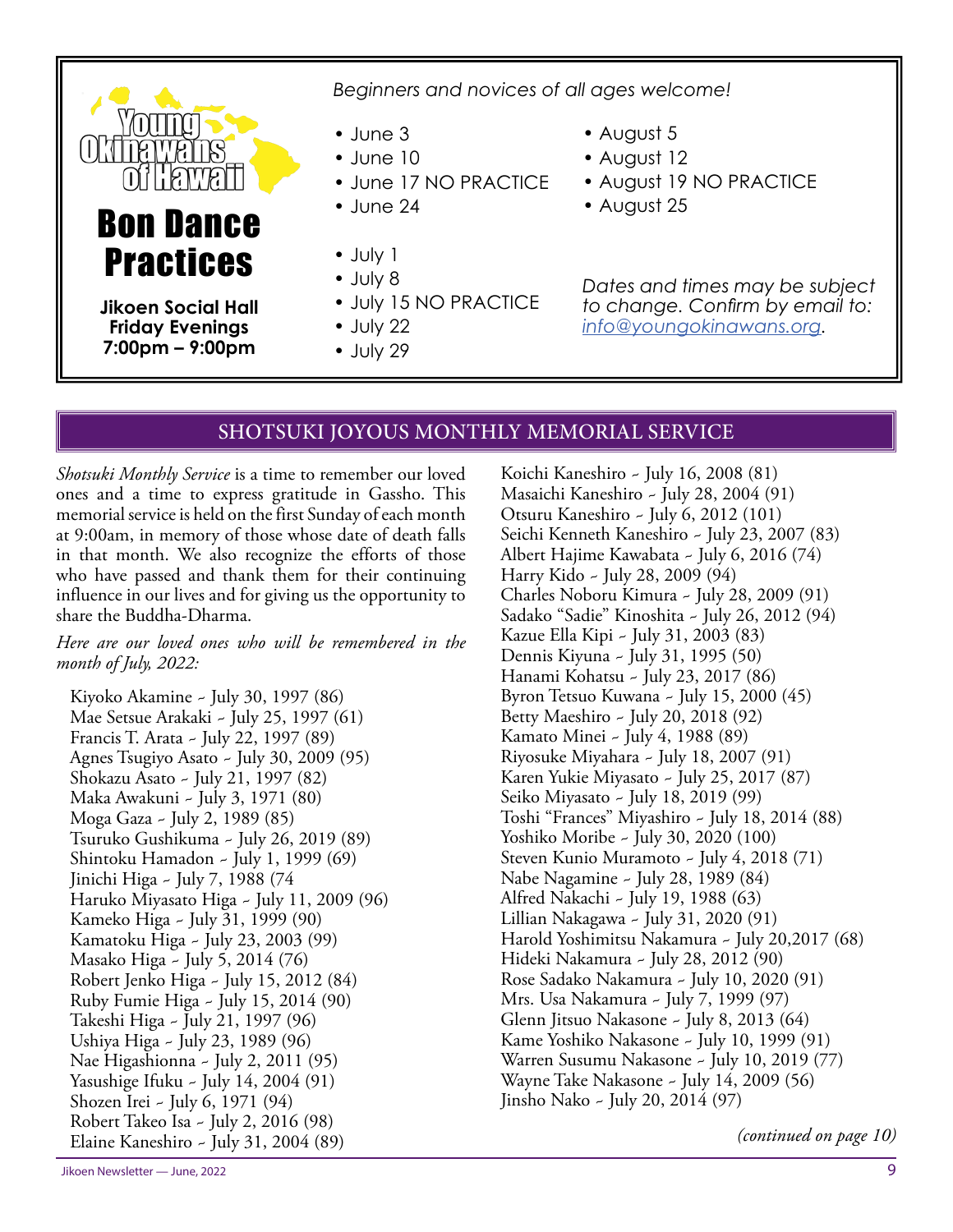#### *(continued from page 9)*

Makoto Nishimura ~ July 8, 2008 (84) Ryoko Makisan Norris ~ July 6, 2013 (82) Haruko Ohara ~ July 19, 2018 (102) Marian S. Okimoto ~ July 20, 2004 (86) Kiyoshi Okuhara ~ July 24, 2009 (92) Leslie Toshimichi Onaga ~ July 18, 2013 (55) Takeyei Onaga – July 21, 2016 (91) Kami Oshiro ~ July 23, 1989 (93) Jerry Oshiro ~ July 28, 2018 (83) Kame Oshiro ~ July 20, 2000 (100) Mitsuo Oshiro ~ July 25, 2003 (95) Nancy Natsue Oshiro – July 18, 2016 (82) Tokusho Oshiro ~ July 16/1989 (78) Jane Fumie Sakima - July 26, 2016 (92) Matsui Shimabukuro ~ July 24, 1995 (94) Matsuko Shimabukuro ~ July 14, 1989 (87) Sachiko Shimabukuro ~ July 12, 2008 (87) Seisun Shimabukuro ~ July 28, 2020 (91) Takeichi Shimabukuro ~ July 12, 1998 (83) Yoshiko Yoza Shimabukuro~ July 17, 2013 (99) Ohide Shimamoto ~ July 9, 2003 (91) Alan Genichi Shinsato ~ July 12, 2003 (48) Omito Shinsato ~ July 7, 1998 (97) Ian Takashiba ~ July 10, 2018 (40) Mito Tamashiro ~ July 14, 2003 (91) Edward Chiyotoku Takara ~ July 26, 2000 (64)

Albert Takeo Teruya ~ July 21, 2002 (89) Sachiko Teruya ~ July 7, 2017 (94) Wallace Takeshi Teruya ~ July 13, 2005 (90) Shizuo "Billy" Tokuda ~ July 30, 2014 (89) Haruko Torigoe ~ July 15, 2014 (87) Ruth Uchida ~ July 7, 2020 (94) Senji Ueunten ~ July 31, 2003 (79) Yasuo Uezu ~ July 20, 2011 (91) Kameyo Uyehara ~ July 20, 1996 (98) Kami Uyehara ~ July 4, 1989 (94) Yasunobu Uyezu ~ July 6, 2008 (93) Ellicy Shizue Wakabayashi ~ July 13, 1995 (72) Satoru Wakakuwa ~ July 29, 2019 (89) Mitsuyo Watanabe ~ July 19, 1989 (93) Bernice Kiyoko Yamane ~ July 9, 2015 (82) Yoshiko Yamashiro ~ July 5, 2005 (85) Nancy Y. Yamauchi ~ July 4, 2017 (100) James Keitoku Yasuda ~ July 18, 2009 (94) Lincoln Masato Yoshimitsu ~ July 26, 2012 (89) Chiyoko Yoza ~ July 2, 2015 (93) Ronald Jiro Yoza ~ July 18, 2018 (71)

#### *Namu Amida Butsu*

If you would like to honor your loved one, please call the office at 808-845-3422 or email jikoen.info@gmail. com with your name and contact information and we will get back to you. Mahalo!

| General Operations (\$1 - \$99).             |                                                  | IMO Mrs. Matsu Tamashiro                                       | <b>Miscellaneous (\$500 - \$599)</b>                 |
|----------------------------------------------|--------------------------------------------------|----------------------------------------------------------------|------------------------------------------------------|
| ----------                                   | Miscellaneous (\$1 - \$99)<br>----------         | IMO Doris Yamaguchi (1 year<br><i>memorial</i> )<br>---------- | IMO Takeo & Tomiko Toma &<br>IMO Takeo & Dora Tengan |
| ---------                                    | IMO Hatsuko Kaneshiro                            | IMO Doris Yamaguchi (1 year<br><i>memorial</i> )               | <b>Offertory</b> (\$100 - \$199)                     |
| <b>General Operations (\$100 -</b><br>\$499) | IMO Doris Yamaguchi (1 year<br><i>memorial</i> ) | ----------<br>IMO Mrs. Uta Shimabukuro                         |                                                      |
| ----------<br>----------                     | ----------<br>IMO Doris Yamaguchi (1 year        | <i>(Shotsuki)</i><br>----------                                | <b>Offertory</b><br>4/17/22 Service\$146.00          |
|                                              | <i>memorial</i> )                                | IMO Miyoko May Yokogawa                                        | 5/02/22 Offertory Box                                |
| Hanamatsuri (\$1 - \$99)                     | IMO Doris Yamaguchi (1 year<br><i>memorial</i> ) | <b>Miscellaneous (\$100 - \$399)</b>                           | 5/09/22 Service \$136.00                             |
| ---------                                    |                                                  | <b>IMO</b> Bert Yasui                                          |                                                      |
| ----------                                   | IMO Reverend Jikai Yamasato                      | IHO & IMO Lily Horio                                           |                                                      |
| Eshinni-Kakushinni Day (\$1<br>- \$99)       | IHO Lillian Higa (Cloth masks)                   | ----------<br>IMO Nobushige Nakasone                           |                                                      |
|                                              | IHO Lillian Higa (Cloth masks)<br>----------     | <i>(Shotsuki)</i>                                              |                                                      |
| ----------<br>----------                     | IMO Derek Ichiro Shiroma<br>----------           | IMO Yoshio Kawabata<br><i>(Shotsuki)</i>                       | Thank you for your<br>qenerous support!              |
| Gotan-E (\$1 - \$99)<br>----------           | IMO Jeanette M. Oshiro<br>----------             | IMO Buchi & Ushi Omine and<br>Henry Takefumi Omine             | 有難うございます                                             |

#### DONATIONS FROM APRIL 12, 2022 THRU MAY 17, 2022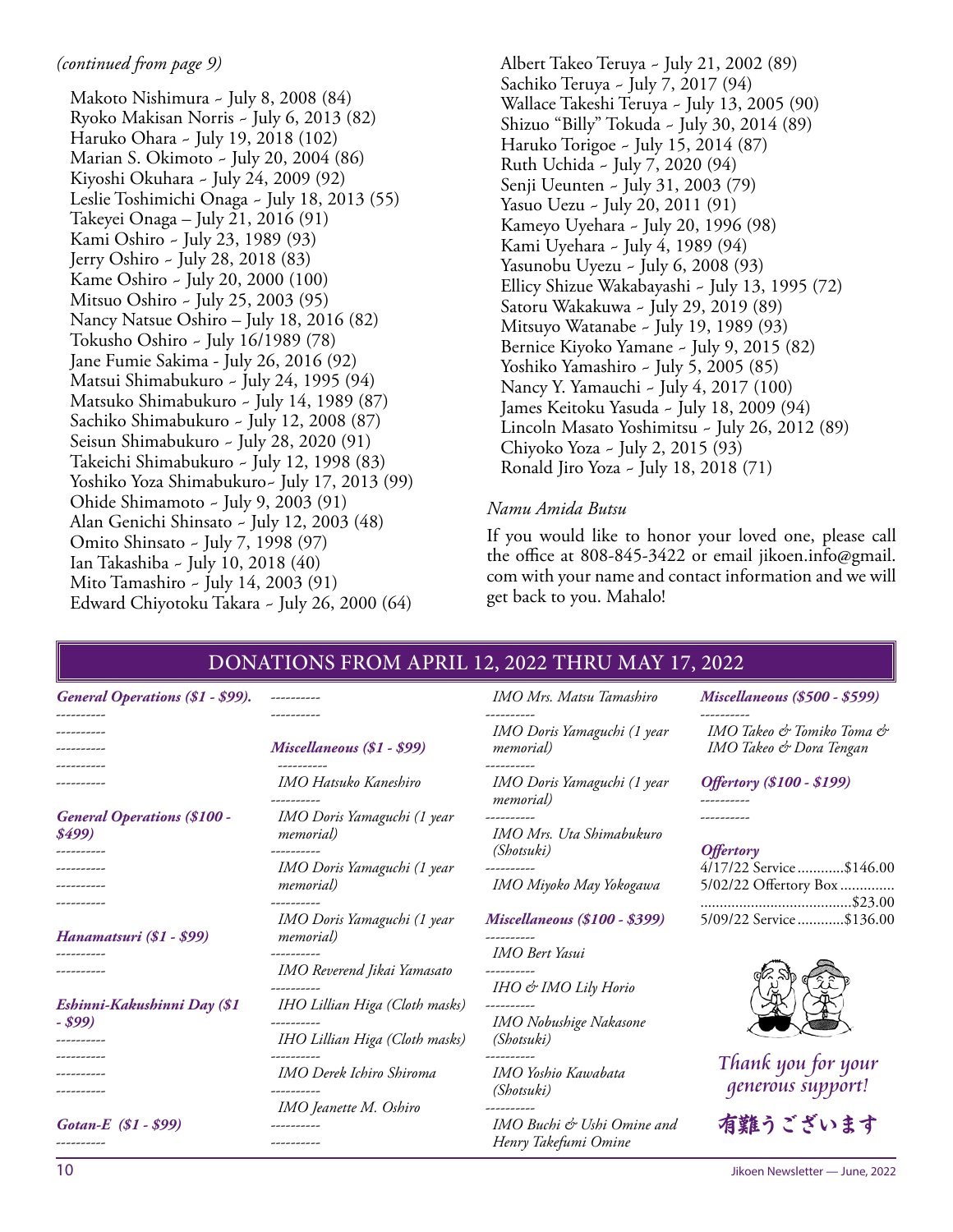

June 1, 2022

Dear Jikoen Ohana,

As we celebrate the Obon season, we take this time to remember our loved ones. We are giving families the opportunity to purchase Memorial Ribbon  $\&$  Mini-Chochin Set(s) to honor your departed loved one(s).

Drive-through pick up is Saturday, July 23 from 9:00 a.m.-11:00 a.m. The supply is limited so please be sure to mail in your form by Sunday**,** June 26, 2022. The ribbon and chochin will be mailed to those who are unable to pick them up.

Please mail your completed order form(s) and a "Memorial Ribbon Donation" of \$20.00 for each set with your check payable to: **Jikoen Hongwanji**. For more information, please contact the office at 808-845-3422 or email jikoen.info@gmail.com

In Gassho,

Rev. Shindo Nishiyama, *Resident Minister*

#### **2022 OBON MEMORIAL RIBBON & MINI-CHOCHIN SET Order Form**

**Please PRINT clearly**. Mail order form and \$20.00 donation for each set to Jikoen by **JUNE 26, 2022**. Please follow the character limits below. If you go over the limit, it will result in either a portion of the name being cut off or the name being printed very small. Your kokua is greatly appreciated! Thank you!

#### **In Memory of**

| 111 171011101 1 O.I<br><b>First Name(s) (Please limit to 15 characters only):</b> |                                                                                           |
|-----------------------------------------------------------------------------------|-------------------------------------------------------------------------------------------|
|                                                                                   |                                                                                           |
| <b>Last</b> Name(s) (Please limit to 15 characters only):                         |                                                                                           |
|                                                                                   |                                                                                           |
| Donated by (Please limit to 30 characters only)                                   |                                                                                           |
|                                                                                   | IN DI TIMUL IN DI                                                                         |
|                                                                                   | 1                                                                                         |
| <b>Contact Name</b>                                                               |                                                                                           |
| <b>Contact Phone</b>                                                              | Email:                                                                                    |
| Address                                                                           | City/St./Zip                                                                              |
|                                                                                   | Please mail your check and form to: Jikoen Hongwanji 1731 N. School St. Honolulu HI 96819 |